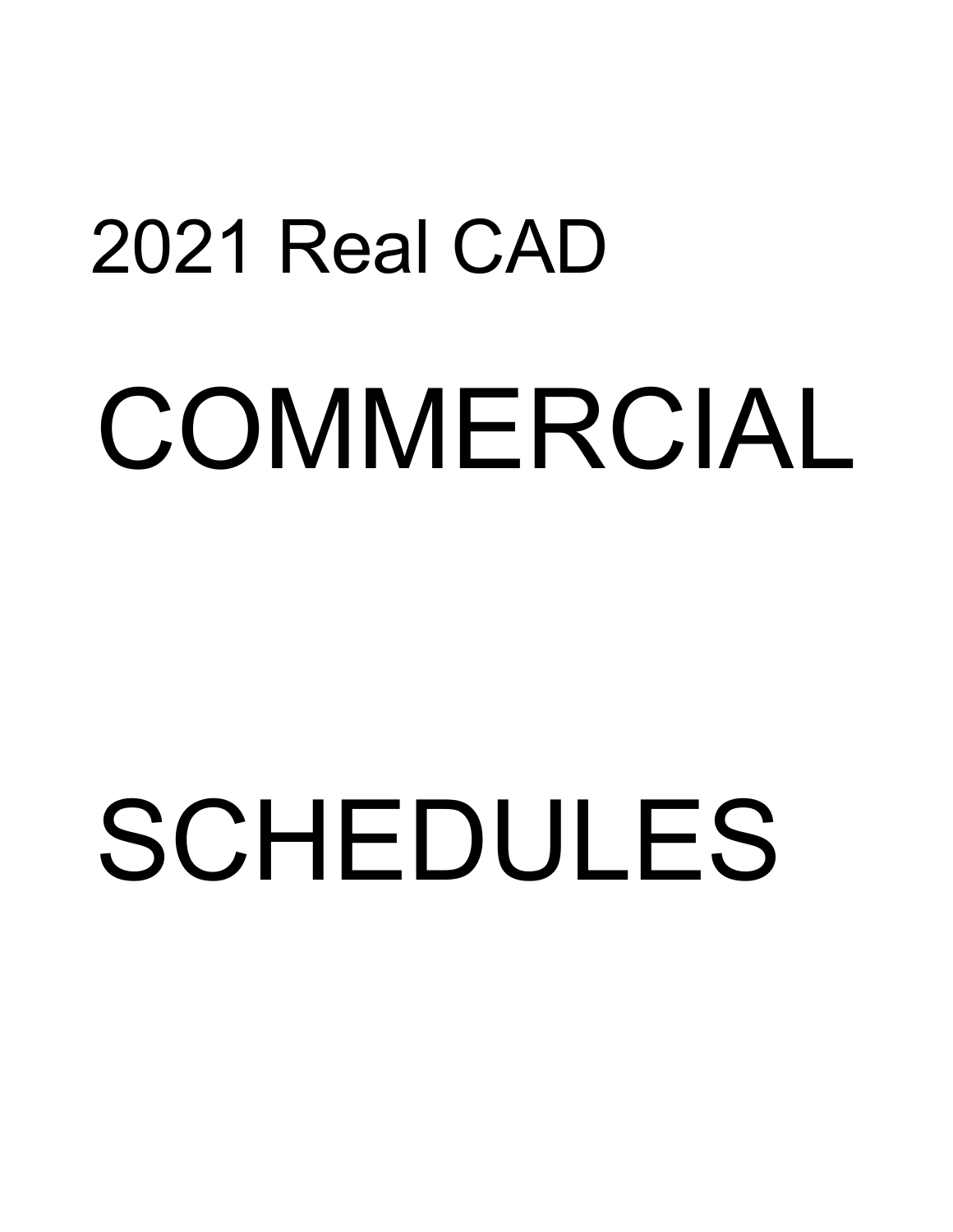| EQUALS COLUMN "A"                                                        |
|--------------------------------------------------------------------------|
| EQUALS COLUMN "B"                                                        |
| INDICATES CONSTRUCTION QUALITY (P=POOR, A=AVERAGE, G=GOOD & E=EXCELLENT) |
| INDICATES CONSTRUCTION MATERIAL (C=CONCRETE, F=FRAME & S=STEEL)          |
|                                                                          |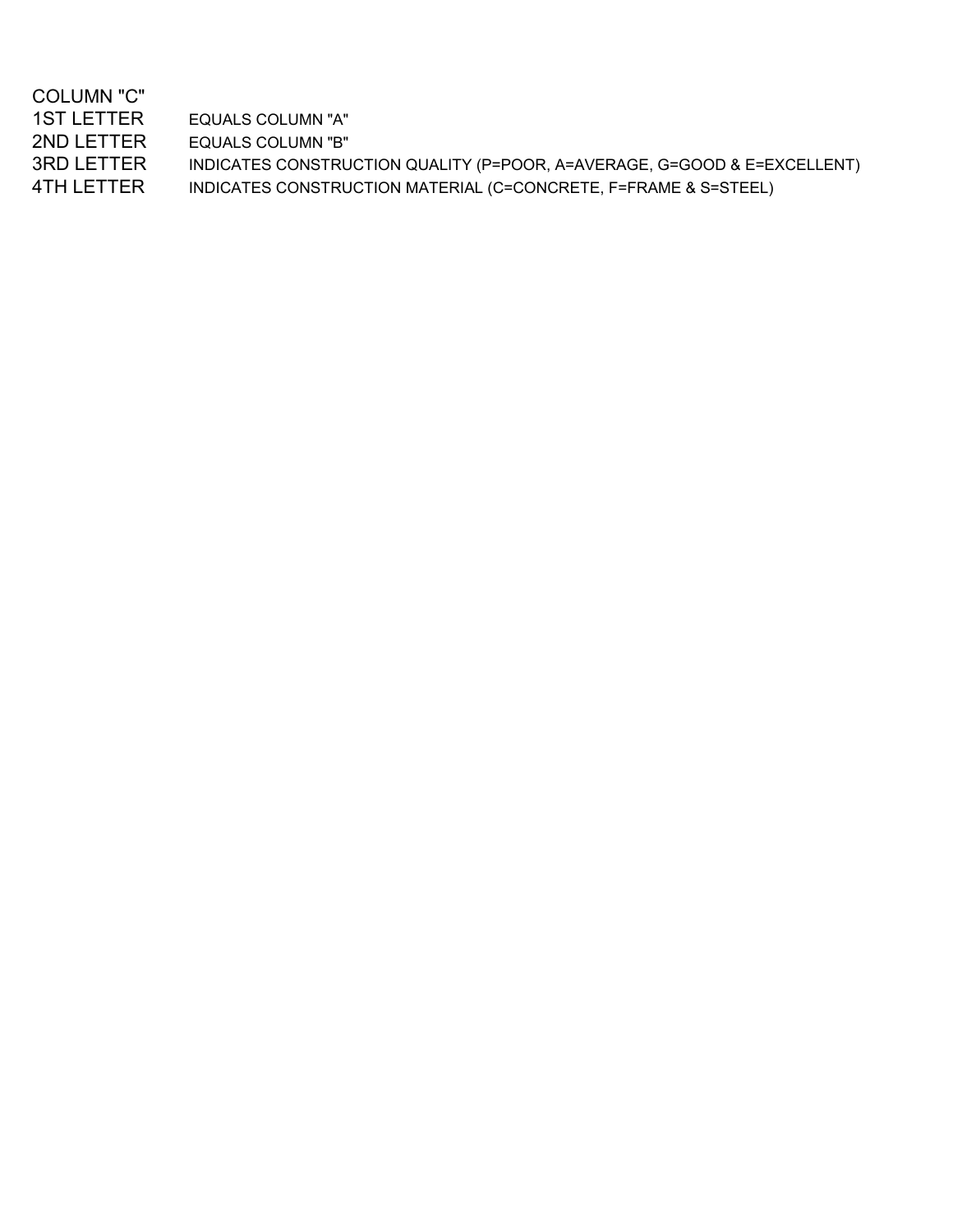| <b>CATEGORY</b> | <b>Building Type</b> | Class       | 5.000   | 10,000  | 20,000  | 9.999.999 |
|-----------------|----------------------|-------------|---------|---------|---------|-----------|
| Entertainment   | <b>Country Club</b>  | <b>ECPF</b> | \$45.91 | \$45.51 | \$44.71 | \$44.02   |
| Entertainment   | <b>Country Club</b>  | <b>ECPS</b> | \$0.00  | \$0.00  | \$0.00  | \$0.00    |
| Entertainment   | Country Club         | <b>ECAF</b> | \$61.23 | \$60.70 | \$59.64 | \$58.72   |
| Entertainment   | Country Club         | <b>ECAS</b> | \$54.65 | \$54.18 | \$53.25 | \$52.42   |
| Entertainment   | <b>Country Club</b>  | <b>ECEF</b> |         |         |         |           |
| Entertainment   | <b>Country Club</b>  | <b>ECES</b> |         |         |         |           |

| <b>CATEGORY</b> | <b>Building Type</b>        | Class       | 1,000    | 1,500    | 2,000    | 2,500    | 3,000    | 4,000    | 5,000    | 9,999,999 |
|-----------------|-----------------------------|-------------|----------|----------|----------|----------|----------|----------|----------|-----------|
| Entertainment   | <b>Fast Food Restaurant</b> | <b>EFPC</b> | \$75.42  | \$66.43  | \$65.35  | \$64.46  | \$64.07  | \$61.78  | \$58.91  | \$57.63   |
| Entertainment   | <b>Fast Food Restaurant</b> | <b>EFPF</b> | \$69.84  | \$61.51  | \$60.51  | \$59.68  | \$59.33  | \$57.20  | \$54.55  | \$53.36   |
| Entertainment   | <b>Fast Food Restaurant</b> | <b>EFPS</b> | \$63.66  | \$56.07  | \$55.16  | \$54,40  | \$54.08  | \$52.14  | \$49.72  | \$48.65   |
| Entertainment   | <b>Fast Food Restaurant</b> | <b>EFAC</b> | \$104.58 | \$92.12  | \$90.62  | \$89.38  | \$88.84  | \$85.66  | \$81.68  | \$79.92   |
| Entertainment   | <b>Fast Food Restaurant</b> | <b>EFAF</b> | \$99.70  | \$87.81  | \$86.38  | \$85.20  | \$84.69  | \$81.66  | \$77.87  | \$76.18   |
| Entertainment   | <b>Fast Food Restaurant</b> | <b>EFAS</b> | \$93.22  | \$82.11  | \$80.77  | \$79.66  | \$79.19  | \$76.36  | \$72.81  | \$71.23   |
| Entertainment   | <b>Fast Food Restaurant</b> | <b>EFGC</b> | \$135.26 | \$119.14 | \$117.20 | \$115.59 | \$114.91 | \$110.80 | \$105.65 | \$103.36  |
| Entertainment   | <b>Fast Food Restaurant</b> | <b>EFGF</b> | \$129.15 | \$113.76 | \$111.90 | \$110.38 | \$109.71 | \$105.79 | \$100.87 | \$98.69   |
| Entertainment   | <b>Fast Food Restaurant</b> | <b>EFGS</b> | \$123.35 | \$108.65 | \$106.88 | \$105.42 | \$104.80 | \$101.04 | \$96.35  | \$94.27   |
| Entertainment   | <b>Fast Food Restaurant</b> | <b>EFEC</b> | \$228.32 | \$201.11 | \$197.83 | \$195.12 | \$193.97 | \$187.02 | \$178.33 | \$174.48  |
| Entertainment   | <b>Fast Food Restaurant</b> | <b>EFEF</b> | \$223.89 | \$197.21 | \$193.99 | \$191.34 | \$190.21 | \$183.39 | \$174.88 | \$171.09  |
| Entertainment   | <b>Fast Food Restaurant</b> | <b>EFES</b> | \$169.75 | \$149.52 | \$147.08 | \$145.07 | \$144.21 | \$139.04 | \$132.58 | \$129.72  |

| <b>CATEGORY</b> | <b>Building Type</b> | Class       | 000, i   | 1,500    | 2,000    | 2,500    | 3,000    | 4,000    | 5,000    | 9,999,999 |
|-----------------|----------------------|-------------|----------|----------|----------|----------|----------|----------|----------|-----------|
| Entertainment   | Restaurant           | <b>ERPC</b> | \$70.78  | \$62.35  | \$61.33  | \$60.49  | \$60.13  | \$57.98  | \$55.28  | \$54.09   |
| Entertainment   | Restaurant           | <b>ERPF</b> | \$65.70  | \$57.87  | \$56.93  | \$56.14  | \$55.82  | \$53.81  | \$51.31  | \$50.21   |
| Entertainment   | Restaurant           | <b>ERPS</b> | \$58.94  | \$51.91  | \$51.06  | \$50.37  | \$50.06  | \$48.28  | \$46.03  | \$45.03   |
| Entertainment   | Restaurant           | <b>ERAC</b> | \$97.78  | \$86.12  | \$84.72  | \$83.56  | \$83.07  | \$80.09  | \$76.38  | \$74.72   |
| Entertainment   | Restaurant           | <b>ERAF</b> | \$92.34  | \$81.33  | \$80.01  | \$78.92  | \$78.45  | \$75.63  | \$72.12  | \$70.56   |
| Entertainment   | Restaurant           | <b>ERAS</b> | \$85.49  | \$75.31  | \$74.08  | \$73.07  | \$72.63  | \$70.02  | \$66.78  | \$65.33   |
| Entertainment   | Restaurant           | <b>EREC</b> | \$161.14 | \$141.94 | \$139.62 | \$137.72 | \$136.90 | \$132.00 | \$125.86 | \$123.14  |
| Entertainment   | Restaurant           | <b>EREF</b> | \$155.98 | \$137.38 | \$135.15 | \$133.30 | \$132.51 | \$127.76 | \$121.83 | \$119.19  |
| Entertainment   | Restaurant           | <b>ERES</b> | \$113.94 | \$100.36 | \$98.72  | \$97.38  | \$96.80  | \$93.33  | \$89,00  | \$87.07   |

| <b>CATEGORY</b>      |                      | Class       | 10,000  | 20.000  | 9,999,999 |
|----------------------|----------------------|-------------|---------|---------|-----------|
|                      | <b>Building Type</b> |             |         |         |           |
| Entertainment        | <b>Skating Rink</b>  | <b>ESPC</b> | \$37.42 | \$37.09 | \$36.39   |
| <b>Entertainment</b> | <b>Skating Rink</b>  | <b>ESPF</b> |         |         |           |
| Entertainment        | <b>Skating Rink</b>  | <b>ESPS</b> | \$32.76 | \$32.47 | \$31.86   |
| <b>Entertainment</b> | <b>Skating Rink</b>  | <b>ESAC</b> |         |         |           |
| Entertainment        | <b>Skating Rink</b>  | <b>ESAF</b> |         |         |           |
| Entertainment        | <b>Skating Rink</b>  | <b>ESAS</b> |         |         |           |
| Entertainment        | <b>Skating Rink</b>  | <b>ESEC</b> |         |         |           |
| <b>Entertainment</b> | <b>Skating Rink</b>  | <b>ESEF</b> |         |         |           |
| Entertainment        | <b>Skating Rink</b>  | <b>ESES</b> |         |         |           |

| <b>CATEGORY</b> | <b>Building Type</b> | Class       | 10,000  | 20,000  | 9,999,999 |
|-----------------|----------------------|-------------|---------|---------|-----------|
| Entertainment   | Theater              | <b>ETPC</b> | \$42.26 | \$41.90 | \$41.11   |
| Entertainment   | <b>Theater</b>       | <b>ETPF</b> |         |         |           |
| Entertainment   | Theater              | <b>ETPS</b> | \$37.85 | \$37.52 | \$36.81   |
| Entertainment   | <b>Theater</b>       | <b>ETAC</b> |         |         |           |
| Entertainment   | <b>Theater</b>       | <b>ETAF</b> |         |         |           |
| Entertainment   | Theater              | <b>ETAS</b> | \$57.62 | \$57.12 | \$56.04   |
| Entertainment   | Theater              | <b>ETEC</b> | \$89.83 | \$89.04 | \$87.36   |
| Entertainment   | <b>Theater</b>       | <b>ETEF</b> |         |         |           |
| Entertainment   | <b>Theater</b>       | <b>ETES</b> |         |         |           |

| <b>CATEGORY</b> | <b>Building Type</b> | Class       | 5.000   | 7.500   | 10.000  | 9.999.999 |
|-----------------|----------------------|-------------|---------|---------|---------|-----------|
| Industrial      | Hanger               | <b>IHPC</b> |         |         |         |           |
| Industrial      | Hanger               | <b>IHPS</b> | \$13.23 | \$12.18 | \$11.13 | \$9.98    |
| Industrial      | Hanger               | <b>IHAC</b> |         |         |         |           |
| Industrial      | Hanger               | <b>IHAS</b> | \$16.54 | \$15.49 | \$14.44 | \$13.13   |
| Industrial      | Hanger               | <b>IHEC</b> | \$23.99 | \$22.94 | \$21.89 | \$20.48   |
| Industrial      | Hanger               | <b>IHES</b> | \$23.99 | \$22.94 | \$21.89 | \$20.48   |

| <b>CATEGORY</b> | Building<br>vpe          | Class       | 20.000        | 50.000                | 100.000 | 200<br>,000     | 9.999.999 |
|-----------------|--------------------------|-------------|---------------|-----------------------|---------|-----------------|-----------|
| Industrial      | . MFC<br>Indi<br>ustrıal | <b>IMPC</b> | $-$<br>\$24.5 | $\sim$<br>.44<br>DZZ. | \$20.39 | con.<br>\$20.39 | \$19.98   |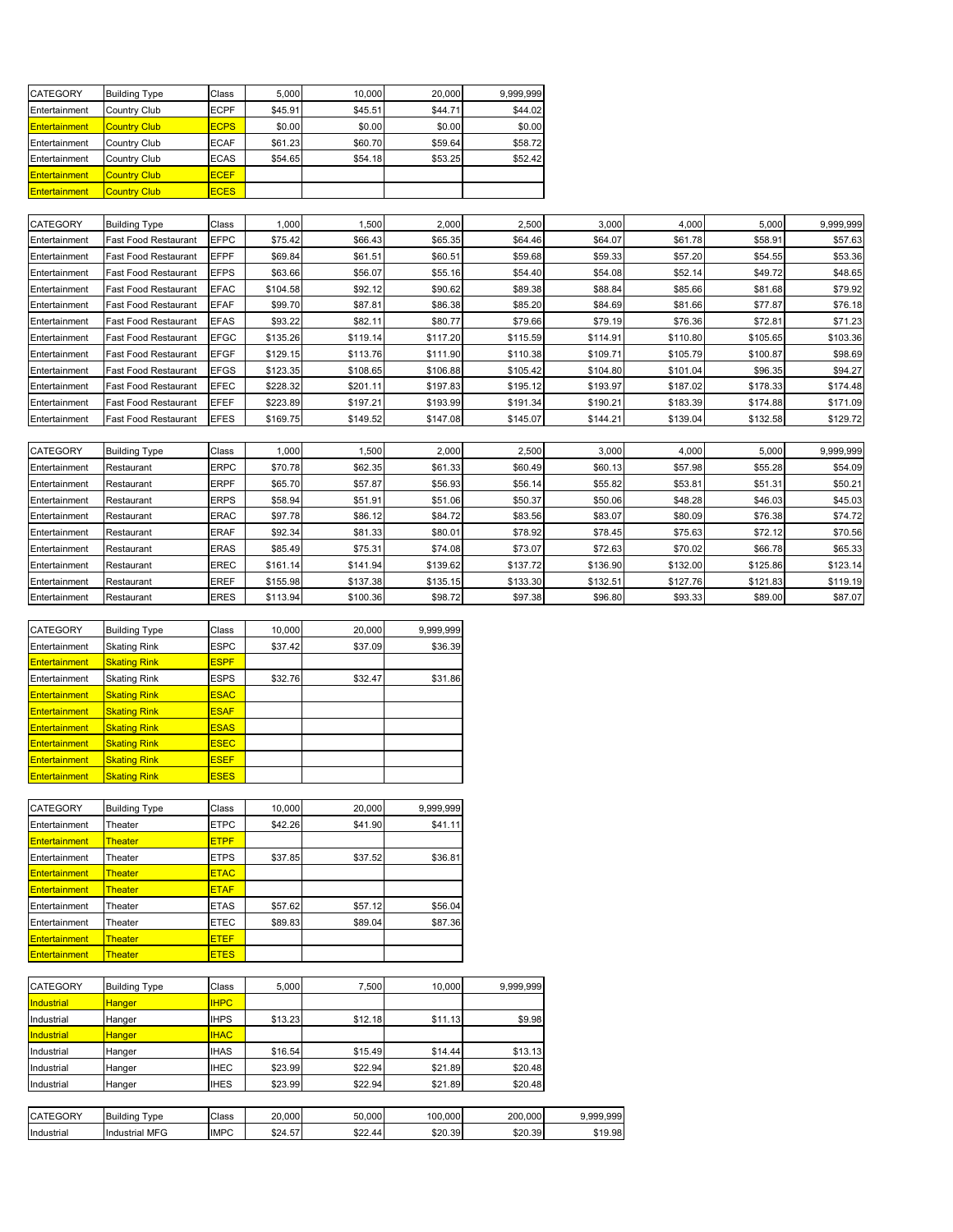| Industrial | Industrial MFG | <b>IMPS</b> | \$24.57 | \$22.44 | \$20.39 | \$20.39 | \$19.98 |
|------------|----------------|-------------|---------|---------|---------|---------|---------|
| Industrial | Industrial MFG | <b>IMAC</b> | \$34.61 | \$31.61 | \$28.72 | \$28.72 | \$28.15 |
| Industrial | Industrial MFG | <b>IMAS</b> | \$34.61 | \$31.61 | \$28.72 | \$28.72 | \$28.15 |
| Industrial | Industrial MFG | <b>IMGC</b> |         |         |         |         |         |
| Industrial | Industrial MFG | <b>IMGS</b> | \$59.80 | \$54.62 | \$49.61 | \$49.61 | \$48.64 |
| Industrial | Industrial MFG | <b>IMEC</b> |         |         |         |         |         |
| Industrial | Industrial MFG | <b>IMES</b> | \$78.29 | \$71.52 | \$64.96 | \$63.68 | \$63.68 |

| <b>CATEGORY</b> | <b>Building Type</b> | Class       | 5.000   | 10,000  | 9,999,999 |
|-----------------|----------------------|-------------|---------|---------|-----------|
| Industrial      | Office/WHSE/Shop     | <b>IOPC</b> | \$13.13 | \$11.55 | \$10.50   |
| Industrial      | Office/WHSE/Shop     | <b>IOPF</b> | \$13.13 | \$11.55 | \$10.50   |
| Industrial      | Office/WHSE/Shop     | <b>IOPS</b> | \$13.13 | \$11.55 | \$10.50   |
| Industrial      | Office/WHSE/Shop     | <b>IOAC</b> | \$16.28 | \$14.70 | \$13.65   |
| Industrial      | Office/WHSE/Shop     | <b>IOAF</b> | \$16.28 | \$14.70 | \$13.65   |
| Industrial      | Office/WHSE/Shop     | <b>IOAS</b> | \$16.28 | \$14.70 | \$13.65   |
| Industrial      | Office/WHSE/Shop     | <b>IOEC</b> | \$22.05 | \$21.00 | \$19.95   |
| Industrial      | Office/WHSE/Shop     | <b>IOEF</b> | \$22.05 | \$21.00 | \$19.95   |
| Industrial      | Office/WHSE/Shop     | <b>IOES</b> | \$22.05 | \$21.00 | \$19.95   |

| <b>CATEGORY</b> | <b>Building Type</b> | Class       | 3.000   | 6.000   | 9.999.999                                             |
|-----------------|----------------------|-------------|---------|---------|-------------------------------------------------------|
| Industrial      | Mini-warehouse       | <b>IWPS</b> | \$16.25 | \$14.63 | \$13.17                                               |
| Industrial      | Mini-warehouse       | <b>IWAS</b> | \$21.91 | \$19.72 | \$17.75                                               |
| Industrial      | Mini-warehouse       | <b>IWES</b> | \$29.33 | \$26.39 | \$23.75                                               |
| Industrial      | Mini-warehouse       | <b>IWPC</b> | \$23.97 | \$21.57 | \$19.42                                               |
| Industrial      | Mini-warehouse       | <b>IWAC</b> | \$32.10 | \$28.89 | \$26.00                                               |
| Industrial      | Mini-warehouse       | <b>IWEC</b> | \$42.98 | \$38.68 | \$34.81 ADD CHCA TO ANY "IWEC" FOR CLIMATE CONTROLLED |

| <b>CATEGORY</b> | <b>Building Type</b>     | Class       | 2,000    | 4,000    | 6,000    | 8,000    | 10,000   | 9,999,999 |
|-----------------|--------------------------|-------------|----------|----------|----------|----------|----------|-----------|
| Merchandise     | Bar/Tavern               | <b>MBPC</b> | \$63.00  | \$59.85  | \$56.86  | \$54.01  | \$51.31  | \$48.75   |
| Merchandise     | Bar/Tavern               | <b>MBAC</b> | \$84.00  | \$79.80  | \$75.81  | \$72.02  | \$68.42  | \$65.00   |
| Merchandise     | Bar/Tavern               | <b>MBGC</b> | \$110.25 | \$104.74 | \$99.50  | \$94.53  | \$89.80  | \$85.31   |
| Merchandise     | Bar/Tavern               | <b>MBPF</b> | \$52.50  | \$49.88  | \$47.38  | \$45.01  | \$42.76  | \$40.62   |
| Merchandise     | Bar/Tavern               | <b>MBAF</b> | \$68.25  | \$64.84  | \$61.60  | \$58.52  | \$55.59  | \$52.81   |
| Merchandise     | Bar/Tavern               | <b>MBGF</b> | \$84.00  | \$79.80  | \$75.81  | \$72.02  | \$68.42  | \$65.00   |
| Merchandise     | Bar/Tavern               | <b>MBPS</b> | \$42.00  | \$39.90  | \$37.91  | \$36.01  | \$34.21  | \$32.50   |
| Merchandise     | Bar/Tavern               | <b>MBAS</b> | \$57.75  | \$54.86  | \$52.12  | \$49.51  | \$47.04  | \$44.69   |
| Merchandise     | Bar/Tavern               | <b>MBGS</b> | \$73.50  | \$69.83  | \$66.33  | \$63.02  | \$59.87  | \$56.87   |
| Merchandise     | <b>Bar/Tavern</b>        | <b>NBEC</b> |          |          |          |          |          |           |
| Merchandise     | <b>Bar/Tavern</b>        | <b>MBEF</b> |          |          |          |          |          |           |
| Merchandise     | <b>Bar/Tavern</b>        | <b>MBES</b> |          |          |          |          |          |           |
|                 |                          |             |          |          |          |          |          |           |
| <b>CATEGORY</b> | <b>Building Type</b>     | Class       | 2.000    | 4,000    | 6.000    | 8.000    | 10.000   | 9,999,999 |
| Merchandise     | <b>Convenience Store</b> | <b>MCPC</b> |          |          |          |          |          |           |
| Merchandise     | Convenience Store        | <b>MCPF</b> | \$45.94  | \$45.03  | \$43.43  | \$40.87  | \$40.37  | \$37.78   |
| Merchandise     | Convenience Store        | <b>MCPS</b> | \$42.39  | \$41.56  | \$40.07  | \$37.72  | \$37.26  | \$34.86   |
| Merchandise     | <b>Convenience Store</b> | <b>MCAC</b> | \$99.10  | \$97.16  | \$93.68  | \$88.17  | \$87.11  | \$81.50   |
| Merchandise     | Convenience Store        | <b>MCAF</b> | \$57.31  | \$56.19  | \$54.18  | \$50.99  | \$50.38  | \$47.13   |
| Merchandise     | <b>Convenience Store</b> | <b>MCAS</b> | \$53.57  | \$52.52  | \$50.64  | \$47.66  | \$47.09  | \$44.06   |
| Merchandise     | <b>Convenience Store</b> | <b>MCEF</b> |          |          |          |          |          |           |
| Merchandise     | <b>Convenience Store</b> | <b>MCEC</b> | \$116.17 | \$113.90 | \$109.82 | \$103.36 | \$102.11 | \$95.54   |
| Merchandise     | <b>Convenience Store</b> | <b>MCES</b> | \$112.38 | \$110.20 | \$106.25 | \$99.99  | \$98.79  | \$92.43   |

| <b>CATEGORY</b> | <b>Building Type</b> | Class       | 2.000   | 4.000   | 6.000   | 8.000   | 10.000  | 20,000  | 9,999,999 |
|-----------------|----------------------|-------------|---------|---------|---------|---------|---------|---------|-----------|
| Merchandise     | Laundry/Laundromat   | <b>MLPC</b> | \$58.28 | \$55.36 | \$52.59 | \$49.96 | \$47.47 | \$45.09 | \$42.84   |
| Merchandise     | Laundry/Laundromat   | <b>MLAC</b> | \$71.54 | \$67.96 | \$64.56 | \$61.33 | \$58.27 | \$55.35 | \$52.59   |
| Merchandise     | Laundry/Laundromat   | <b>MLGC</b> | \$94.66 | \$89.92 | \$85.43 | \$81.16 | \$77.10 | \$73.24 | \$69.58   |
| Merchandise     | Laundry/Laundromat   | <b>MLPF</b> | \$52.40 | \$49.78 | \$47.29 | \$44.92 | \$42.68 | \$40.54 | \$38.52   |
| Merchandise     | Laundry/Laundromat   | <b>MLAF</b> | \$65.60 | \$62.32 | \$59.21 | \$56.25 | \$53.43 | \$50.76 | \$48.22   |
| Merchandise     | Laundry/Laundromat   | <b>MLGF</b> | \$87.93 | \$83.53 | \$79.35 | \$75.39 | \$71.62 | \$68.04 | \$64.63   |
| Merchandise     | Laundry/Laundromat   | <b>MLPS</b> | \$48.62 | \$46.18 | \$43.88 | \$41.68 | \$39.60 | \$37.62 | \$35.74   |
| Merchandise     | Laundry/Laundromat   | <b>MLAS</b> | \$61.94 | \$58.84 | \$55.90 | \$53.11 | \$50.45 | \$47.93 | \$45.53   |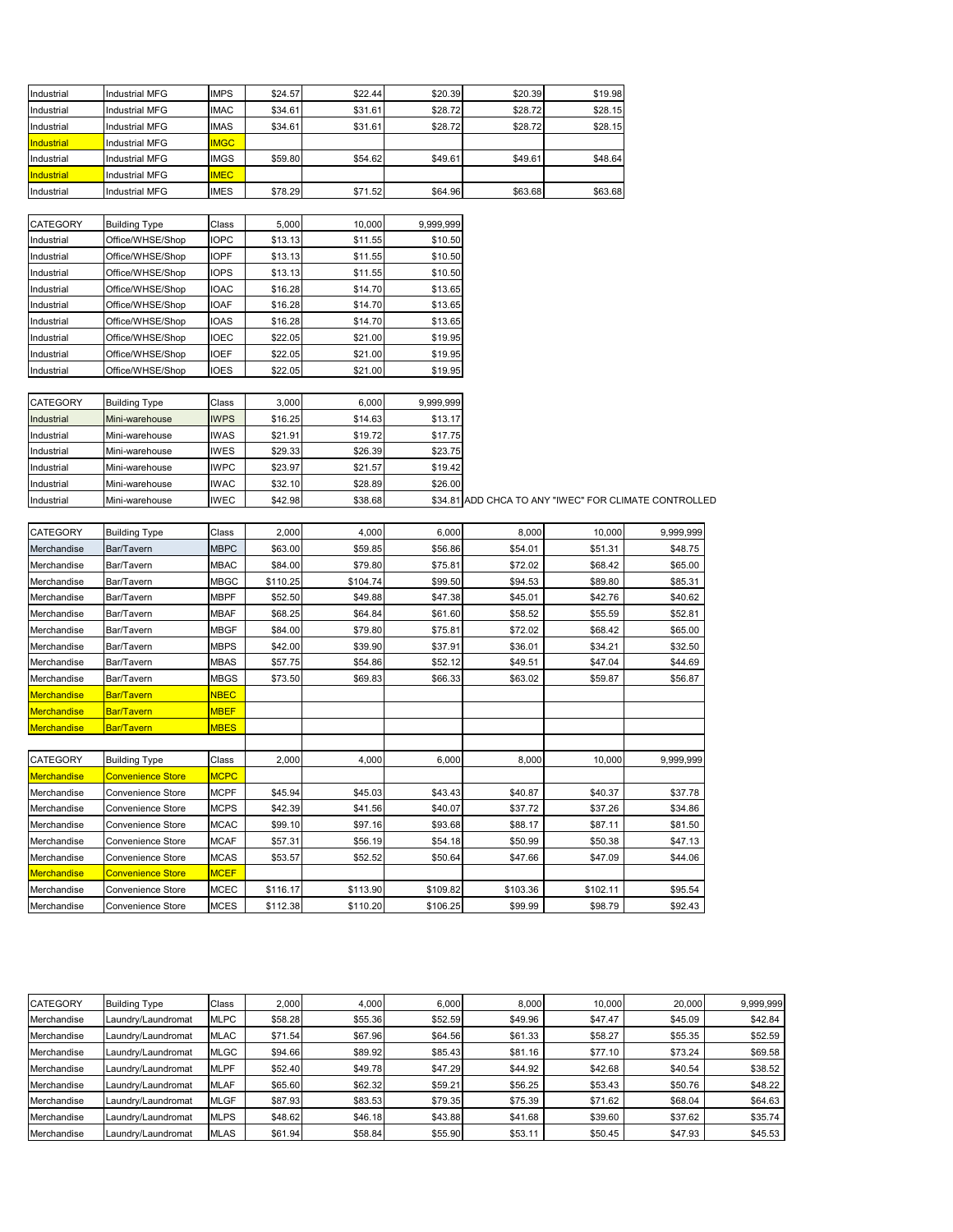| Merchandise                | Laundry/Laundromat                        | <b>MLGS</b>                 | \$62.90            | \$59.75            | \$56.76            | \$53.92            | \$51.23            | \$48.67            | \$46.23            |                    |                    |
|----------------------------|-------------------------------------------|-----------------------------|--------------------|--------------------|--------------------|--------------------|--------------------|--------------------|--------------------|--------------------|--------------------|
|                            |                                           |                             |                    |                    |                    |                    |                    |                    |                    |                    |                    |
| <b>CATEGORY</b>            | <b>Building Type</b>                      | Class                       | 10,000             | 20,000             | 40,000             | 60,000             | 80,000             | 9,999,999          |                    |                    |                    |
| Merchandise                | Supermarket                               | <b>MGPC</b>                 | \$46.13            | \$42.89            | \$41.80            | \$40.32            | \$39.56            | \$38.08            |                    |                    |                    |
| Merchandise<br>Merchandise | Supermarket<br>Supermarket                | <b>MGPS</b><br>MGAC         | \$40.10<br>\$54.74 | \$37.29<br>\$50.89 | \$36.33<br>\$49.60 | \$35.05<br>\$47.85 | \$34.39<br>\$46.95 | \$33.11<br>\$45.19 |                    |                    |                    |
| Merchandise                | <b>Supermarket</b>                        | <b>MGAS</b>                 | \$0.00             | \$0.00             | \$0.00             | \$0.00             | \$0.00             | \$0.00             |                    |                    |                    |
| Merchandise                | Supermarket                               | <b>MGEC</b>                 | \$79.93            | \$74.32            | \$72.42            | \$69.87            | \$68.54            | \$65.99            |                    |                    |                    |
| Merchandise                | Supermarket                               | <b>MGES</b>                 |                    |                    |                    |                    |                    |                    |                    |                    |                    |
|                            |                                           |                             |                    |                    |                    |                    |                    |                    |                    |                    |                    |
| <b>CATEGORY</b>            | <b>Building Type</b>                      | Class                       | 2,000              | 4,000              | 6,000              | 8,000              | 10,000             | 20,000             | 50,000             | 100,000            | 9,999,999          |
| Merchandise                | Retail Store                              | <b>MRPC</b>                 | \$40.17            | \$37.98            | \$36.49            | \$35.74            | \$35.31            | \$33.04            | \$32.57            | \$31.94            | \$30.61            |
| Merchandise                | Retail Store                              | MRPF                        | \$38.33            | \$36.24            | \$34.82            | \$34.10            | \$33.69            | \$31.52            | \$31.08            | \$30.48            | \$29.20            |
| Merchandise                | Retail Store                              | MRPS<br><b>MRAC</b>         | \$34.88<br>\$55.85 | \$32.98<br>\$52.79 | \$31.68<br>\$50.73 | \$31.04<br>\$49.70 | \$30.66<br>\$49.09 | \$28.69<br>\$45.93 | \$28.28<br>\$45.28 | \$27.73<br>\$44.40 | \$26.58<br>\$42.56 |
| Merchandise<br>Merchandise | Retail Store<br>Retail Store              | <b>MRAF</b>                 | \$53.66            | \$50.73            | \$48.74            | \$47.74            | \$47.17            | \$44.13            | \$43.50            | \$42.66            | \$40.89            |
| Merchandise                | <b>Retail Store</b>                       | <b>MRAS</b>                 | \$49.84            | \$47.11            | \$45.27            | \$44.34            | \$43.81            | \$40.99            | \$40.40            | \$39.63            | \$37.98            |
| Merchandise                | <b>Retail Store</b>                       | MRGC                        | \$73.40            | \$69.38            | \$66.66            | \$65.31            | \$64.52            | \$60.36            | \$59.50            | \$58.36            | \$55.92            |
| Merchandise                | <b>Retail Store</b>                       | <b>MRGF</b>                 | \$70.83            | \$66.97            | \$64.34            | \$63.02            | \$62.27            | \$58.25            | \$57.42            | \$56.32            | \$53.97            |
| Merchandise                | Retail Store                              | MRGS                        | \$58.43            | \$55.24            | \$53.07            | \$51.99            | \$51.36            | \$48.06            | \$47.37            | \$46.46            | \$44.52            |
| Merchandise                | <b>Retail Store</b>                       | <b>MREC</b>                 | \$99.49            | \$94.05            | \$90.36            | \$88.52            | \$87.45            | \$81.83            | \$80.66            | \$79.11            | \$75.81            |
| Merchandise                | <b>Retail Store</b>                       | MREF                        | \$96.58            | \$91.31            | \$87.73            | \$85.93            | \$84.90            | \$79.43            | \$78.30            | \$76.80            | \$73.59            |
| Merchandise                | <b>Retail Store</b>                       | <b>MRES</b>                 | \$67.02            | \$63.36            | \$60.87            | \$59.63            | \$58.91            | \$55.11            | \$54.33            | \$53.29            | \$51.06            |
|                            |                                           |                             |                    |                    |                    |                    |                    |                    |                    |                    |                    |
| CATEGORY                   | <b>Building Type</b>                      | Class                       | 10,000             | 20,000             | 50,000             | 80,000             | 120,000            | 200,000            | 9,999,999          |                    |                    |
| Merchandise<br>Merchandise | Shopping Center<br><b>Shopping Center</b> | <b>MSPC</b><br><b>MSPF</b>  | \$45.19<br>\$43.79 | \$42.02<br>\$40.71 | \$40.06<br>\$38.82 | \$38.76<br>\$37.55 | \$38.05<br>\$36.88 | \$37.12<br>\$35.97 | \$36.66<br>\$35.52 |                    |                    |
| Merchandise                | <b>Shopping Center</b>                    | <b>MSPS</b>                 | \$40.92            | \$38.05            | \$36.28            | \$35.09            | \$34.46            | \$33.62            | \$33.19            |                    |                    |
| Merchandise                | <b>Shopping Center</b>                    | MSAC                        | \$57.17            | \$53.16            | \$50.68            | \$49.02            | \$48.14            | \$46.97            | \$46.37            |                    |                    |
| Merchandise                | <b>Shopping Center</b>                    | <b>MSAF</b>                 | \$55.84            | \$51.92            | \$49.51            | \$47.89            | \$47.03            | \$45.87            | \$45.30            |                    |                    |
| Merchandise                | <b>Shopping Center</b>                    | <b>MSAS</b>                 | \$52.20            | \$48.53            | \$46.27            | \$44.76            | \$43.95            | \$42.88            | \$42.34            |                    |                    |
| Merchandise                | <b>Shopping Center</b>                    | <b>MSEC</b>                 | \$68.66            | \$63.84            | \$60.87            | \$58.88            | \$57.82            | \$56.41            | \$55.69            |                    |                    |
|                            |                                           |                             |                    |                    |                    |                    |                    |                    |                    |                    |                    |
| Merchandise                | <b>Shopping Center</b>                    | MSEF                        | \$67.47            | \$62.74            | \$59.81            | \$57.87            | \$56.82            | \$55.42            | \$54.73            |                    |                    |
| Merchandise                | <b>Shopping Center</b>                    | <b>MSES</b>                 |                    |                    |                    |                    |                    |                    |                    |                    |                    |
|                            |                                           |                             |                    |                    |                    |                    |                    |                    |                    |                    |                    |
| <b>CATEGORY</b>            | <b>Building Type</b>                      | Class                       | 10,000             | 9,999,999          |                    |                    |                    |                    |                    |                    |                    |
| Public                     | Church                                    | <b>ACPC</b>                 | \$47.06            | \$46.08            |                    |                    |                    |                    |                    |                    |                    |
| Public<br>Public           | Church<br>Church                          | <b>ACPF</b><br><b>ACPS</b>  | \$45.42<br>\$40.50 | \$44.49<br>\$39.67 |                    |                    |                    |                    |                    |                    |                    |
| Public                     | Church                                    | <b>ACAC</b>                 | \$66.12            | \$64.76            |                    |                    |                    |                    |                    |                    |                    |
| Public                     | Church                                    | <b>ACAF</b>                 | \$63.84            | \$62.53            |                    |                    |                    |                    |                    |                    |                    |
| Public                     | Church                                    | <b>ACAS</b>                 | \$56.81            | \$55.63            |                    |                    |                    |                    |                    |                    |                    |
| Public                     | Church                                    | ACEC                        | \$92.31            | \$90.41            |                    |                    |                    |                    |                    |                    |                    |
| Public                     | Church                                    | <b>ACEF</b>                 | \$89.15            | \$87.31            |                    |                    |                    |                    |                    |                    |                    |
| Public                     | Church                                    | <b>ACES</b>                 | \$79.23            | \$77.61            |                    |                    |                    |                    |                    |                    |                    |
|                            |                                           |                             |                    |                    |                    |                    |                    |                    |                    |                    |                    |
| <b>CATEGORY</b>            | <b>Building Type</b>                      | <b>Class</b><br><b>EBPS</b> | 10,000             | 20,000             | 9,999,999          |                    |                    |                    |                    |                    |                    |
| Entertainment              | <b>Bowling Alley</b>                      |                             | \$31.30            | \$31.03            | \$30.44            |                    |                    |                    |                    |                    |                    |
| <b>CATEGORY</b>            | <b>Building Type</b>                      | Class                       | 5,000              | 10,000             | 15,000             | 9,999,999          |                    |                    |                    |                    |                    |
| Public                     | <b>Fraternal Building</b>                 | <b>AOPC</b>                 | \$32.55            | \$30.45            | \$28.35            | \$26.25            |                    |                    |                    |                    |                    |
| Public                     | <b>Fraternal Building</b>                 | <b>AOPF</b>                 | \$32.55            | \$30.45            | \$28.35            | \$26.25            |                    |                    |                    |                    |                    |
| Public                     | <b>Fraternal Building</b>                 | <b>AOPS</b>                 | \$32.55            | \$30.45            | \$28.35            | \$26.25            |                    |                    |                    |                    |                    |
| Public                     | <b>Fraternal Building</b>                 | <b>AOAC</b>                 | \$43.58            | \$41.48            | \$39.38            | \$37.28            |                    |                    |                    |                    |                    |
| Public                     | Fraternal Building                        | <b>AOAF</b>                 | \$43.58            | \$41.48            | \$39.38            | \$37.28            |                    |                    |                    |                    |                    |
| Public                     | <b>Fraternal Building</b>                 | <b>AOAS</b>                 | \$43.58            | \$41.48            | \$39.38            | \$37.28            |                    |                    |                    |                    |                    |
|                            |                                           |                             |                    |                    |                    |                    |                    |                    |                    |                    |                    |
| <b>CATEGORY</b>            | <b>Building Type</b>                      | Class                       | 2,000              | 3,000              | 4,000              | 9,999,999          |                    |                    |                    |                    |                    |
| Public<br>Public           | Post Office<br>Post Office                | AMPC<br><b>AMPF</b>         | \$49.73<br>\$36.49 | \$35.96<br>\$35.96 | \$35.44<br>\$35.44 | \$34.91<br>\$34.91 |                    |                    |                    |                    |                    |
| Public                     | Post Office                               | <b>AMPS</b>                 | \$36.49            | \$35.96            | \$35.44            | \$34.91            |                    |                    |                    |                    |                    |
| Public                     | Post Office                               | AMAC                        | \$70.74            | \$64.63            | \$63.12            | \$60.82            |                    |                    |                    |                    |                    |
| Public                     | Post Office                               | <b>AMAF</b>                 | \$69.80            | \$63.78            | \$62.29            | \$60.02            |                    |                    |                    |                    |                    |
| Public<br><b>Public</b>    | Post Office<br>Post Office                | AMAS<br><b>AMEC</b>         | \$62.91            | \$57.47            | \$56.12            | \$54.09            |                    |                    |                    |                    |                    |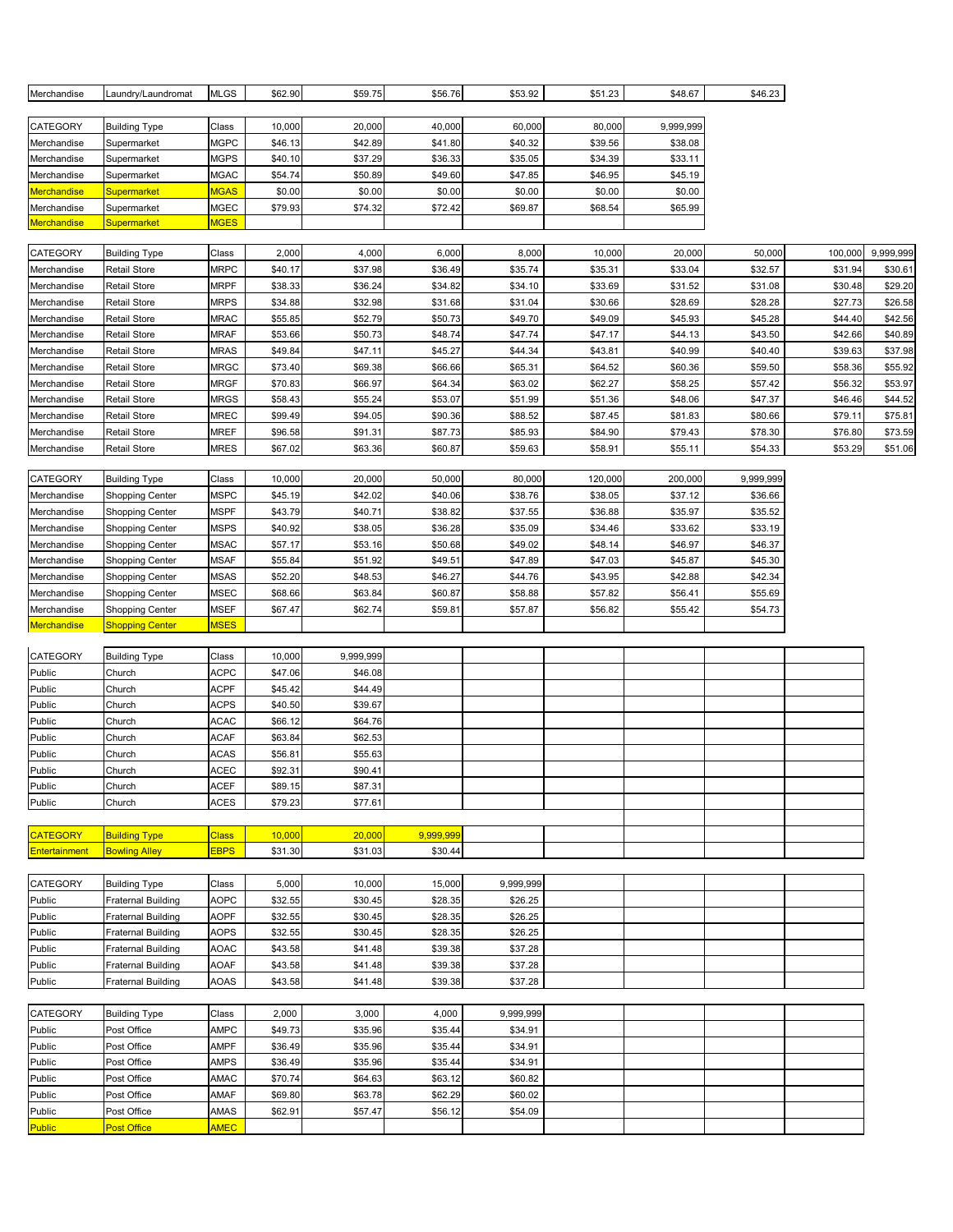| Public                       | Post Office                                      | AMEF                       | \$94.20              | \$86.06            | \$84.05            | \$80.99              |          |           |                      |           |
|------------------------------|--------------------------------------------------|----------------------------|----------------------|--------------------|--------------------|----------------------|----------|-----------|----------------------|-----------|
| <b>Public</b>                | Post Office                                      | <b>AMES</b>                |                      |                    |                    |                      |          |           |                      |           |
|                              |                                                  |                            |                      |                    |                    |                      |          |           |                      |           |
| CATEGORY                     | <b>Building Type</b>                             | Class                      | 2,000                | 4,000              | 10,000             | 9,999,999            |          |           |                      |           |
| Public                       | <b>Public Building/School</b>                    | <b>APPC</b>                | \$48.64              | \$44.44            | \$43.40            | \$41.82              |          |           |                      |           |
| Public                       | Public Building/School                           | <b>APPF</b>                | \$46.98              | \$42.91            | \$41.92            | \$40.38              |          |           |                      |           |
| Public                       | Public Building/School                           | <b>APPS</b>                | \$42.17              | \$38.52            | \$37.62            | \$36.26              |          |           |                      |           |
| Public                       | Public Building/School                           | APAC<br>APAF               | \$66.12<br>\$63.92   | \$60.41<br>\$58.40 | \$58.99<br>\$57.04 | \$56.85<br>\$54.96   |          |           |                      |           |
| Public                       | Public Building/School<br>Public Building/School | <b>APAS</b>                | \$57.62              | \$52.65            | \$51.41            | \$49.54              |          |           |                      |           |
| Public<br>Public             | Public Building/School                           | APEC                       | \$170.70             | \$165.28           | \$151.01           | \$142.11             |          |           |                      |           |
| Public                       | Public Building/School                           | <b>APEF</b>                | \$171.41             | \$166.02           | \$148.13           | \$142.74             |          |           |                      |           |
| Public                       | Public Building/School                           | <b>APES</b>                | \$118.82             | \$115.08           | \$105.14           | \$102.68             |          |           |                      |           |
|                              |                                                  |                            |                      |                    |                    |                      |          |           |                      |           |
| CATEGORY                     | <b>Building Type</b>                             | Class                      | 2,000                | 4,000              | 6,000              | 8,000                | 10,000   | 20,000    | 9,999,999            |           |
| Professional                 | Bank                                             | PBPC                       | \$71.06              | \$67.61            | \$66.06            | \$65.35              | \$64.79  | \$63.87   | \$63.30              |           |
| Professional                 | Bank                                             | PBPF                       | \$68.59              | \$65.25            | \$63.75            | \$63.06              | \$62.52  | \$61.64   | \$61.09              |           |
| Professional                 | Bank                                             | PBPS                       | \$63.65              | \$60.55            | \$59.17            | \$58.53              | \$58.02  | \$57.20   | \$56.70              |           |
| Professional                 | Bank                                             | PBAC                       | \$93.98              | \$89.28            | \$87.04            | \$85.74              | \$84.88  | \$84.03   | \$83.19              |           |
| Professional                 | Bank                                             | PBAF                       | \$92.79              | \$88.27            | \$86.25            | \$85.32              | \$84.59  | \$83.39   | \$82.65              |           |
| Professional                 | Bank                                             | PBAS                       | \$85.09              | \$80.96            | \$79.10            | \$78.26              | \$77.57  | \$76.48   | \$75.80              |           |
| Professional                 | Bank                                             | PBGC                       | \$113.20             | \$107.54           | \$103.24           | \$100.14             | \$98.14  | \$97.16   | \$96.19              |           |
| Professional                 | Bank                                             | PBGF                       | \$109.53             | \$104.05           | \$99.89            | \$96.89              | \$94.95  | \$94.00   | \$93.06              |           |
| Professional                 | Bank                                             | PBGS                       | \$99.90              | \$94.91            | \$91.11            | \$88.38              | \$86.61  | \$85.74   | \$84.89              |           |
| Professional                 | Bank                                             | PBEC                       | \$132.43             | \$126.00           | \$123.09           | \$121.80             | \$120.75 | \$119.02  | \$117.97             |           |
| Professional                 | Bank                                             | PBEF                       | \$126.26             | \$120.12           | \$117.36           | \$116.11             | \$115.10 | \$113.47  | \$112.47             |           |
| Professional                 | Bank                                             | <b>PBES</b>                | \$114.71             | \$108.98           | \$104.62           | \$101.48             | \$99.45  | \$98.46   | \$97.47              |           |
| CATEGORY                     | <b>Building Type</b>                             | Class                      | 4,000                | 6,000              | 8,000              | 10,000               | 20,000   | 9,999,999 |                      |           |
| Professional                 | Nursing Home                                     | PCPF                       | \$55.44              | \$54.17            | \$53.59            | \$53.13              | \$52.67  | \$51.91   |                      |           |
| Professional                 | Nursing Home                                     | <b>PCAC</b>                | \$0.00               | \$0.00             | \$0.00             | \$0.00               | \$0.00   | \$0.00    |                      |           |
| Professional                 | Nursing Home                                     | <b>PCAF</b>                | \$71.65              | \$70.01            | \$69.26            | \$68.66              | \$68.06  | \$67.10   |                      |           |
| Professional                 | Nursing Home                                     | PCAS                       | \$64.89              | \$63.40            | \$62.72            | \$62.18              | \$61.64  | \$60.75   |                      |           |
| Professional                 | Nursing Home                                     | PCEC                       | \$96.32              | \$94.10            | \$93.10            | \$92.30              | \$91.49  | \$90.18   |                      |           |
| Professional                 | Nursing Home                                     | <b>PCEF</b>                | \$92.91              | \$91.81            | \$90.83            | \$90.05              | \$89.26  | \$87.98   |                      |           |
| Professional                 | <b>Nursing Home</b>                              | <b>PCES</b>                |                      |                    |                    |                      |          |           |                      |           |
|                              |                                                  |                            |                      |                    |                    |                      |          |           |                      |           |
| CATEGORY                     | <b>Building Type</b>                             | Class                      | 20,000               | 30,000             | 40,000             | 9,999,999            |          |           |                      |           |
| <b>Professional</b>          | <b>Hospital</b>                                  | <b>PHAC</b>                |                      |                    |                    |                      |          |           |                      |           |
| Professional                 | Hospital                                         | PHAF                       | \$71.93              | \$69.83            | \$67.20            | \$65.10              |          |           |                      |           |
| Professional                 | Hospital                                         | PHAS                       | \$55.44              | \$54.17            | \$53.59            | \$53.13              |          |           |                      |           |
| Professional<br>Professional | <b>Hospital</b><br><b>Hospital</b>               | <b>PHGC</b><br><b>PHGF</b> |                      |                    |                    |                      |          |           |                      |           |
| Professional                 | <b>Hospital</b>                                  | <b>PHGS</b>                |                      |                    |                    |                      |          |           |                      |           |
| Professional                 | <b>Hospital</b>                                  | PHEC                       |                      |                    |                    |                      |          |           |                      |           |
| Professional                 | <b>Hospital</b>                                  | <b>PHEF</b>                |                      |                    |                    |                      |          |           |                      |           |
| Professional                 | <b>Hospital</b>                                  | <b>PHES</b>                |                      |                    |                    |                      |          |           |                      |           |
|                              |                                                  |                            |                      |                    |                    |                      |          |           |                      |           |
| CATEGORY                     | <b>Building Type</b>                             | Class                      | 2,000                | 4,000              | 6,000              | 8,000                | 10,000   | 20,000    | 9,999,999            |           |
| Professional                 | <b>Medical Clinic</b>                            | <b>PMPC</b>                | \$79.52              | \$75.64            | \$73.91            | \$73.12              | \$72.49  | \$71.46   | \$70.83              |           |
| Professional                 | <b>Medical Clinic</b>                            | PMPF                       | \$78.26              | \$74.45            | \$72.73            | \$71.96              | \$71.34  | \$70.33   | \$69.71              |           |
| Professional                 | <b>Medical Clinic</b>                            | PMPS                       | \$70.32              | \$66.90            | \$65.36            | \$64.66              | \$64.10  | \$63.20   | \$62.63              |           |
| Professional                 | Medical Clinic                                   | PMAC                       | \$104.36             | \$99.28            | \$97.00            | \$95.96              | \$95.13  | \$93.79   | \$92.96              |           |
| Professional                 | <b>Medical Clinic</b>                            | <b>PMAF</b>                | \$102.63             | \$97.64            | \$95.39            | \$94.37              | \$93.56  | \$92.23   | \$91.42              |           |
| Professional                 | <b>Medical Clinic</b>                            | <b>PMAS</b>                | \$92.11              | \$87.62            | \$85.62            | \$84.69              | \$83.97  | \$82.78   | \$82.05              |           |
| Professional                 | <b>Medical Clinic</b>                            | <b>PMGC</b>                | \$135.40             | \$128.81           | \$125.85           | \$124.51             | \$123.44 | \$121.68  | \$120.61             |           |
| Professional                 | <b>Medical Clinic</b>                            | <b>PMGF</b>                | \$135.40             | \$128.81           | \$125.85           | \$124.51             | \$123.44 | \$121.68  | \$120.61             |           |
| Professional                 | Medical Clinic                                   | <b>PMGS</b><br>PMEC        | \$125.84             | \$119.72           | \$116.97           | \$115.72             | \$114.72 | \$113.10  | \$112.10             |           |
| Professional<br>Professional | <b>Medical Clinic</b><br>Medical Clinic          | PMEF                       | \$181.24<br>\$170.72 | \$172.42           | \$168.46           | \$166.67<br>\$156.99 | \$165.23 | \$162.89  | \$161.45<br>\$152.07 |           |
| Professional                 | <b>Medical Clinic</b>                            | <b>PMES</b>                |                      | \$162.41           | \$158.69           |                      | \$155.63 | \$153.43  |                      |           |
|                              |                                                  |                            |                      |                    |                    |                      |          |           |                      |           |
| CATEGORY                     | <b>Building Type</b>                             | Class                      | 2,000                | 4,000              | 6,000              | 8,000                | 10,000   | 20,000    | 50,000               | 9,999,999 |
| Professional                 | Office                                           | POPC                       | \$42.90              | \$40.81            | \$39.88            | \$39.46              | \$39.11  | \$38.56   | \$38.22              | \$38.22   |
| Professional                 | Office                                           | POPF                       | \$41.16              | \$39.15            | \$38.25            | \$37.84              | \$37.52  | \$36.99   | \$36.66              | \$36.66   |
|                              |                                                  |                            |                      |                    |                    |                      |          |           |                      |           |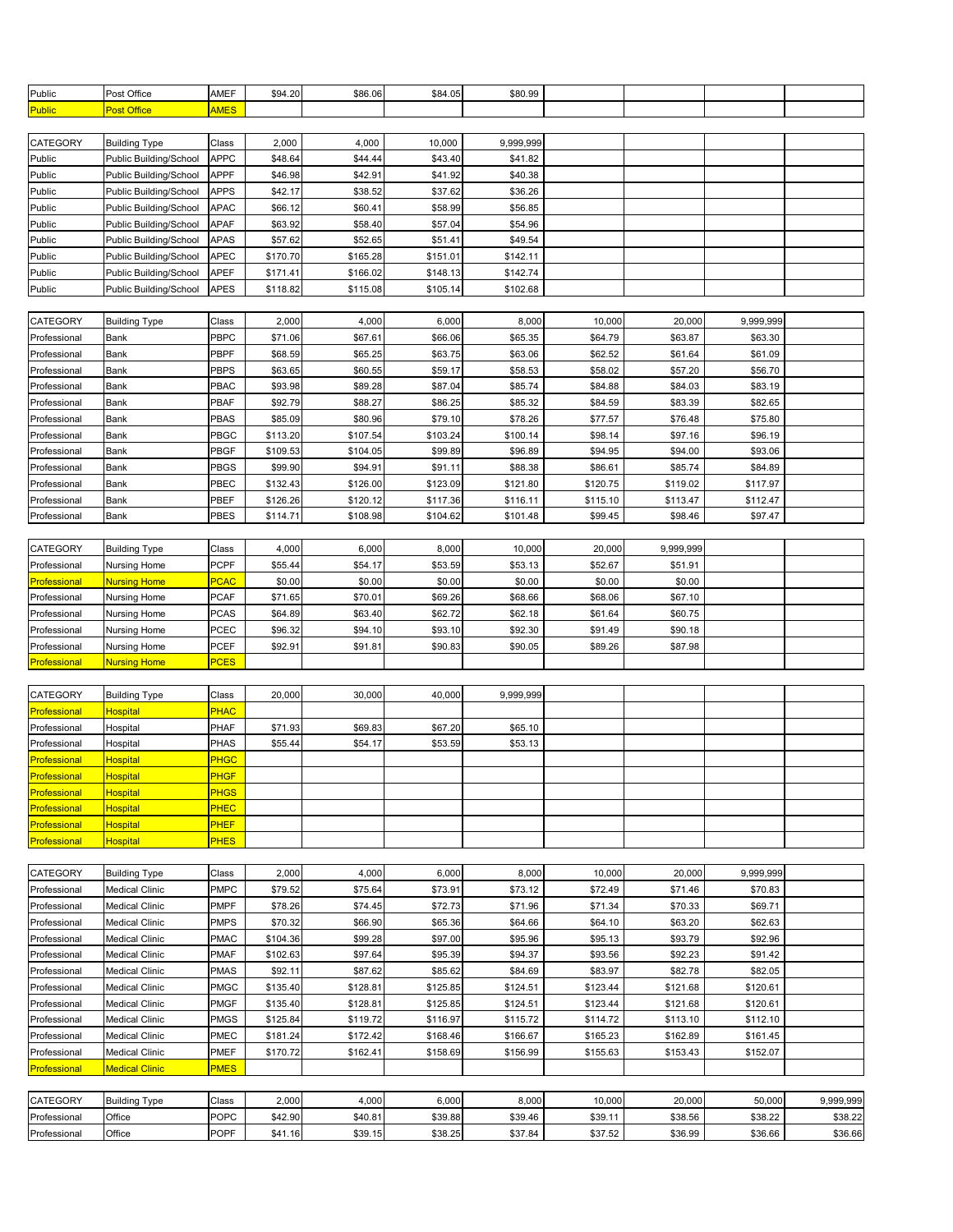| Professional | Office | <b>POPS</b> | \$38.51  | \$36.65  | \$35.81  | \$35.42  | \$35.11  | \$34.62  | \$34.31  | \$34.31  |
|--------------|--------|-------------|----------|----------|----------|----------|----------|----------|----------|----------|
| Professional | Office | <b>POAC</b> | \$63.59  | \$60.49  | \$59.10  | \$58.46  | \$57.97  | \$57.14  | \$56.65  | \$56.65  |
| Professional | Office | <b>POAF</b> | \$61.29  | \$58.31  | \$56.96  | \$56.36  | \$55.87  | \$55.07  | \$54.59  | \$54.59  |
| Professional | Office | <b>POAS</b> | \$56.81  | \$54.04  | \$52.79  | \$52.24  | \$51.79  | \$51.05  | \$50.60  | \$50.60  |
| Professional | Office | <b>POGC</b> | \$99.57  | \$94.72  | \$92.55  | \$91.56  | \$90.77  | \$89.48  | \$88.69  | \$86.32  |
| Professional | Office | <b>POGF</b> | \$96.19  | \$91.51  | \$89.41  | \$88.45  | \$87.70  | \$86.45  | \$85.69  | \$83.39  |
| Professional | Office | <b>POGS</b> | \$74.32  | \$70.71  | \$69.08  | \$68.34  | \$67.76  | \$66.79  | \$66.20  | \$66.20  |
| Professional | Office | <b>POEC</b> | \$141.52 | \$134.63 | \$131.54 | \$130.14 | \$129.01 | \$127.19 | \$126.06 | \$126.06 |
| Professional | Office | <b>POEF</b> | \$143.23 | \$136.26 | \$133.13 | \$131.70 | \$130.58 | \$128.72 | \$127.60 | \$124.17 |
| Professional | Office | <b>POES</b> | \$91.83  | \$87.36  | \$85.35  | \$84.45  | \$83.72  | \$82.53  | \$81.81  | \$81.81  |

| <b>CATEGORY</b> | <b>Building Type</b> | Class       | 2,000    | 4.000    | 10,000   | 20,000   | 9,999,999 |  |
|-----------------|----------------------|-------------|----------|----------|----------|----------|-----------|--|
| Residential     | <b>Mortuary</b>      | <b>QFPC</b> |          |          |          |          |           |  |
| Residential     | Mortuary             | QFPF        | \$46.14  | \$42.25  | \$41.23  | \$40.07  | \$39.35   |  |
| Residential     | <b>Mortuary</b>      | <b>QFPS</b> |          |          |          |          |           |  |
| Residential     | Mortuary             | QFAC        | \$66.95  | \$61.31  | \$59.82  | \$58.14  | \$57.11   |  |
| Residential     | Mortuary             | <b>QFAF</b> | \$64.25  | \$58.84  | \$57.41  | \$55.80  | \$54.80   |  |
| Residential     | <b>Mortuary</b>      | <b>QFAS</b> |          |          |          |          |           |  |
| Residential     | <b>Mortuary</b>      | <b>QFEC</b> |          |          |          |          |           |  |
| Residential     | Mortuary             | <b>QFEF</b> | \$118.88 | \$108.87 | \$106.24 | \$103.25 | \$101.41  |  |
| Residential     | <b>Mortuary</b>      | <b>QFES</b> |          |          |          |          |           |  |

| <b>CATEGORY</b> | <b>Building Type</b> | Class       | 50       | 75       | 100      | 9.999.999 |
|-----------------|----------------------|-------------|----------|----------|----------|-----------|
| Service         | <b>Fuel Kiosk</b>    | <b>SBPF</b> | \$90.30  | \$63,00  | \$51.19  | \$44.10   |
| Service         | <b>Fuel Kiosk</b>    | <b>SBPS</b> | \$90.30  | \$63,00  | \$51.19  | \$44.10   |
| Service         | <b>Fuel Kiosk</b>    | <b>SBAF</b> | \$128.89 | \$102.38 | \$86.89  | \$76.65   |
| Service         | <b>Fuel Kiosk</b>    | <b>SBAS</b> |          |          |          |           |
| Service         | <b>Fuel Kiosk</b>    | SBES        | \$180.60 | \$150.15 | \$130.20 | \$115.50  |

| <b>CATEGORY</b> | <b>Building Type</b> | Class       | 5.000   | 10.000  | 20.000  | 40.000  | 9,999,999 |
|-----------------|----------------------|-------------|---------|---------|---------|---------|-----------|
| Service         | Shop/Warehouse       | <b>SGPC</b> | \$10.50 | \$9.45  | \$8.40  | \$7.35  | \$6.30    |
| Service         | Shop/Warehouse       | <b>SGPF</b> | \$10.50 | \$9.45  | \$8.40  | \$7.35  | \$6.30    |
| Service         | Shop/Warehouse       | <b>SGPS</b> | \$10.50 | \$9.45  | \$8.40  | \$7.35  | \$6.30    |
| Service         | Shop/Warehouse       | <b>SGAC</b> | \$13.65 | \$12.08 | \$11.03 | \$9.98  | \$9.98    |
| Service         | Shop/Warehouse       | <b>SGAF</b> | \$13.65 | \$12.08 | \$11.03 | \$9.98  | \$9.98    |
| Service         | Shop/Warehouse       | <b>SGAS</b> | \$13.65 | \$12.08 | \$11.03 | \$9.98  | \$9.98    |
| Service         | Shop/Warehouse       | <b>SGFC</b> | \$10.50 | \$8.93  | \$7.88  | \$6.83  | \$6.83    |
| Service         | Shop/Warehouse       | <b>SGFF</b> | \$10.50 | \$8.93  | \$7.88  | \$6.83  | \$6.83    |
| Service         | Shop/Warehouse       | <b>SGFS</b> | \$10.50 | \$8.93  | \$7.88  | \$6.83  | \$6.83    |
| Service         | Shop/Warehouse       | SGEC        | \$18.38 | \$15.75 | \$14.70 | \$13.02 | \$13.02   |
| Service         | Shop/Warehouse       | <b>SGEF</b> | \$18.38 | \$15.75 | \$14.70 | \$13.02 | \$13.02   |
| Service         | Shop/Warehouse       | <b>SGES</b> | \$18.38 | \$15.75 | \$14.70 | \$13.02 | \$13.02   |

| <b>CATEGORY</b> | <b>Building Type</b>       | Class       | 2.000   | 4.000   | 9,999,999 |
|-----------------|----------------------------|-------------|---------|---------|-----------|
| Service         | Auto Service Center        | <b>SSPC</b> | \$40.76 | \$36.30 | \$35.48   |
| Service         | Auto Service Center        | <b>SSPF</b> | \$38.73 | \$34.49 | \$33.72   |
| Service         | Auto Service Center        | <b>SSPS</b> | \$37.65 | \$33.54 | \$32.78   |
| Service         | Auto Service Center        | <b>SSAC</b> | \$50.20 | \$44.70 | \$43.70   |
| Service         | Auto Service Center        | <b>SSAF</b> | \$47.89 | \$42.65 | \$41.70   |
| Service         | Auto Service Center        | <b>SSAS</b> | \$46.33 | \$41.25 | \$40.33   |
| Service         | Auto Service Center        | <b>SSEC</b> | \$58.88 | \$52.44 | \$51.26   |
| <b>Service</b>  | <b>Auto Service Center</b> | <b>SSES</b> |         |         |           |

| <b>CATEGORY</b> | <b>Building Type</b> | Class       | 9,999,999 |  |  |
|-----------------|----------------------|-------------|-----------|--|--|
| Service         | Car Wash             | <b>SWPC</b> | \$37.80   |  |  |
| Service         | Car Wash             | <b>SWPS</b> | \$37.80   |  |  |
| Service         | Car Wash             | <b>SWAC</b> | \$47.25   |  |  |
| Service         | Car Wash             | <b>SWAS</b> | \$47.25   |  |  |
| Service         | Car Wash             | <b>SWEC</b> | \$74.03   |  |  |
| Service         | Car Wash             | <b>SWES</b> | \$74.03   |  |  |